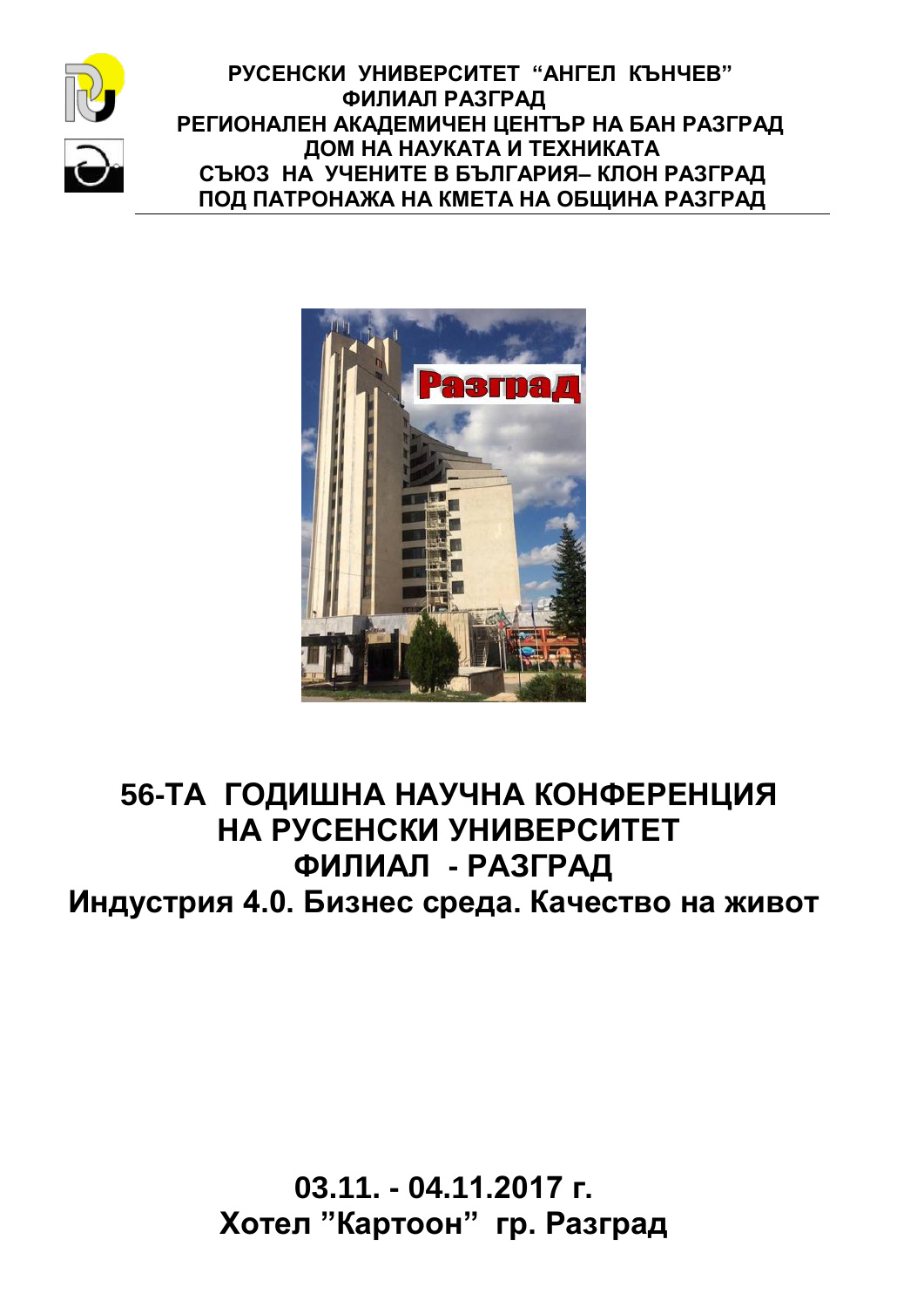# **П Р О Г Р А М А**

# **03.11.2017 г.**

# **09:30 – 16:00ч. Хотел "Картоон" - до рецепция Регистрация на участниците в конференцията**

# **11:00 ч. КОНФЕРЕНТНА ЗАЛА LCR**

|                 | Откриване,<br>Приветствия<br>11:00 ч. |                                                                           |  |
|-----------------|---------------------------------------|---------------------------------------------------------------------------|--|
|                 |                                       | гъби<br>Бета-глюкани<br><b>OT</b><br>B<br>развитието<br>на                |  |
|                 |                                       | функционалните храни                                                      |  |
|                 |                                       | доц. ктн Марк Шамцян                                                      |  |
| <b>ПЛЕНАРНИ</b> |                                       | Санкт-Петербургски държавен<br>технологически                             |  |
| ДОКЛАДИ         |                                       | институт, (Технически университет),<br>Санкт Петербург, Русия             |  |
| 11.15-13.00     |                                       | Производство на алкохол за горене на база мокро                           |  |
|                 |                                       | смилане на царевица                                                       |  |
|                 |                                       | Светлозар Караджов                                                        |  |
|                 |                                       | Амилум България ЕАД                                                       |  |
| 14.00-16.30     |                                       | Заседание на секция "Химични технологии"<br>зала LCR                      |  |
|                 |                                       | Постер сесия:                                                             |  |
|                 |                                       | Секция "Биотехнологии и хранителни технологии"<br>зала LB                 |  |
|                 |                                       | Вечеря за участниците в конференцията                                     |  |
|                 | 19:00 ч.                              | Ресторант "Папараци" - вход с куверти                                     |  |
| 04.11.2017r.    | 9.30-11.30                            | Заседание на секция " Биотехнологии и хранителни<br>технологии"- зала LCR |  |
|                 | 9.30-11.30                            | Постер сесия - секция "Химични технологии"                                |  |
|                 |                                       | зала LB                                                                   |  |
|                 | 11.30                                 | Награждаване на авторите на най-добрите доклади                           |  |
|                 |                                       | от двете секции с кристален приз "THE BEST<br>PAPER"                      |  |
|                 |                                       | Закриване на конференцията                                                |  |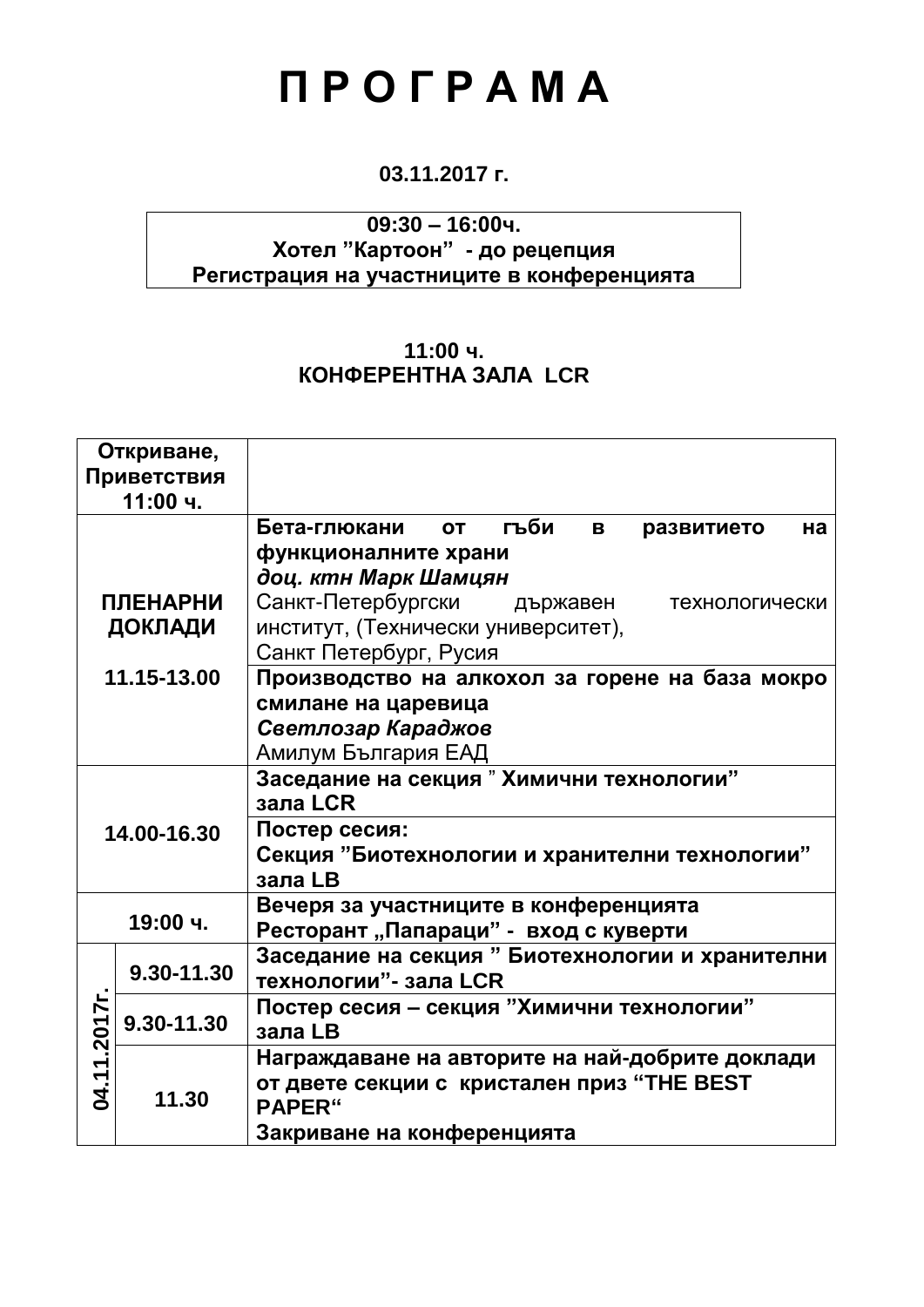### **03.11.2017**

#### **Section "Chemical Technologies " Sectional reports: 03.11. 2017 14.00-16.30 – room LCR Session Chair: Miluvka Stancheva**

#### **FRI–LCR-1-CT(R)**

- 01 Porous structure of chars obtained from agro-wastes **Lenia Gonsalvesh, Velyana Georgieva, Mariana Tavlieva, Stancho Pavlov**
- 02 Full assignment of <sup>1</sup>H and <sup>13</sup>C NMR spectra of (9*H*-fluoren-9-yl)-urea **Maria Frenkeva, Marin Marinov, Plamen Penchev**
- 03 Power consumption reduction by modifying the shape of mixing impellers in chemical reactors
	- **Dobrin Georgiev, Zhivko Ivanov, Mariana Karaivanova**
- 04 Oxidation kinetics of copper slag **Dimitar Georgiev, Dimitar Rusev, Ivan Gradinarov**
- 05 Possibilities for technology to produce biodisel from waste oils **Evgeniy Ganev, Boyan Ivanov, Dragomir Dobrudzhaliev, Yunzile Dzhelil**
- 06 Formamide-based prebiotic chemistry:one-pot synthesis of nucleobases and amino acids

**Venelin Enchev, Nadezhda Markova, Nina Stoyanova, Miroslav Rangelov, Ivan Angelov, Ivayla Dincheva**

#### **Section " Biotechnologies and Food Technologies " Poster session: 03.11.2017 14.00-16.30 – room LB Session Chair: Nastia Ivanova**

# **FRI–LB-P-1-BFT(R)**

- 01. Influence of whole grain cereals on health **Gjore Nakov, Ljupka Necinova, Toni Miteski**
- 02. Dietary habits of a part of the population in the republic of Macedonia **Viktorija Stamatovska, Zora Uzunoska, Tatjana Kalevska, Gjore Nakov, Ana Antovska**
- 03. Application of a document camera for color measurement of dairy products **Zlatin Zlatev**
- 04. Biochemical aspects of walnut dairy free milk **Cristina Popovici, Alexei Baerle, Pavel Tatarov**
- 05. Quality of milk for the production of white brined cheese **Tatjana Kalevska, Zora Uzunoska, Viktorija Stamatovska, Vezirka Jankuloska**
- 06. Determination of fenbuconazole in apples (golden delicious) from different location **Vezirka Jankuloska, Ilija Karov, Gorica Pavlovska, Tatjana Kalevska**
- 07. Application of dietary fiber in raw-smoked sausage type "Petrohan" **Diana Indzhelieva, Katja Valkova-Jorgova, Diliyana Gradinarska**
- 08. Chemical composition of aromatic products from laurel leaves (*Laurus nobilis* L.) **Galina Stefanova, Lubomir Stefanov, Stanka Damyanova, Albena Stoyanova**
- 09. Features of foreign experience of mikro-insurance for insurance market in Ukraine **Mykhailo Arych**
- 10. Substantiation of the heat treatment modes of the cooked sausage in the universal [smoking-cooking chamber](http://unitym.ru/en/products/universal-smoking-cooking-chambers/universalnye-koptilno-varochnye-kamery/)
	- **Oleksiy Nescuba, Olena Chepeliuk, Oleksandr Chepeliuk**
- 11. Intensification of the extraction process manufacture of bitter tinctures **Natalia Popova, Taras Misyura, Chornyi Valentyn, Rybachok Albina**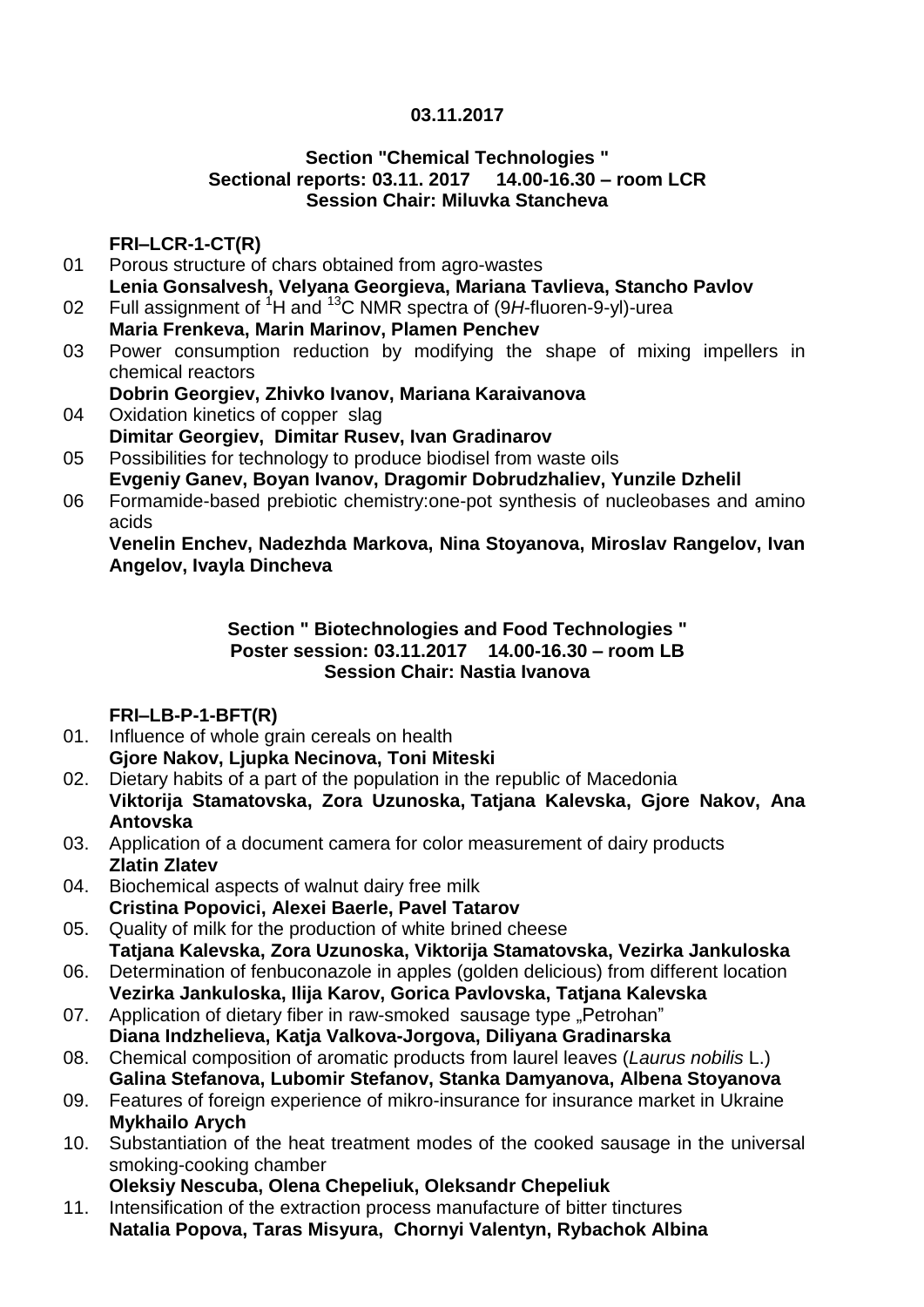- 12. Innovative method of water treatment in hydroponic system **Valeriy Myronchuk, Iryna Dubovkina**
- 13. Development of mechatronic modules for packaging machines on the basis of synergetic integration elements
- **Liudmyla Kryvoplias-Volodina, Olexandr Gavva, Taras Hnativ**
- 14. Features of a ultra-fine grinding by wet method in bead mills
- 15. **Kateryna Hrininh, Oleksii Gubenia**
- Investigation of the yeast dough mixing process **Vitalii Rachok, Yuliia Telychkun, Mykola Desyk, Volodymyr Telychkun**
- 16. The research of a one-step and two-step ejector with a compact and dispersed jet of liquid

**Vitaly Ponomarenko, Dmitriy Lulka, Tsvetan Dimitrov, Svyatoslav Lementar**, **Yaroslav Khitriy, Natali Perekrest** 

- 17. The functionality of industrial control valves in the station of defecosaturation **Valerii Myronchuk, Sergii Volodin**
- 18. Effect of influence OF *Bacillus subtilis* TS 01 on the growth of mycotoxigenic fungi **Sevdalina Todorova**
- 19. Using relative data in food technology **Mariyka Petrova**
- 20. Use of essential oils in dairy products 2. Essential oil of dill (*Anethum graveolens)* **Iliana Kostova, Stanka Damyanova, Nastya Ivanova, Albena Stoyanova**
- 21. Thermomechanical characteristics of high elastic vulcanizates used in food machinery

**Delian Gospodinov, Vilheln Hadjiiski, Stefan Stefanov**

#### **04.11.2017**

#### **Section " Biotechnologies and Food Technologies " Sectional reports: 04.11. 2017 09.30-11.30– room LCR Session Chair: Iliana Kostova**

# **SAT–LCR-2-BFT(R)**

.

- 01. Physical characteristics of functional biscuits **Gjore Nakov**
- 02. Actuality and importance of the gluten-free baking goods production, choice of raw materials
	- **Ivayla Sopotenska, Valentina Chonova**
- 03. Modeling of mechanical systems by the reodynamic method **Victor Goots, Oleksii Gubenia, Alina Sheina, Myroslav Tarasenko**
- 04. Influence of Pleurotus ostreatus preparations on yogurt cultures **Ekaterina Antontceva, Sergei Sorokin, Mark Shamtsyan**
- 05. Milk-clotting activity of higher fungi Funalia trogii **Ekaterina Gannochka, Boris Kolesnikov, Mark Shamtsyan**
- 06. Composition and solubility of fouling in milk processing installations **Stefan Stefanov, Yordanka Stefanova, Sneganka Atanasova, Galina Angelova**
- 07 Mushroom polysaccharide for fortification of dairy product **Viktoriya Sedykh, Ekaterina Antontceva, Sergei Sorokin, Mark Shamtsyan**
- 08 Investigation of the efficiency of decontamination by indirect cold plasma of raw nuts **Tsvetan Yanakiev, Stefan Stefanov, Iliana Kostova**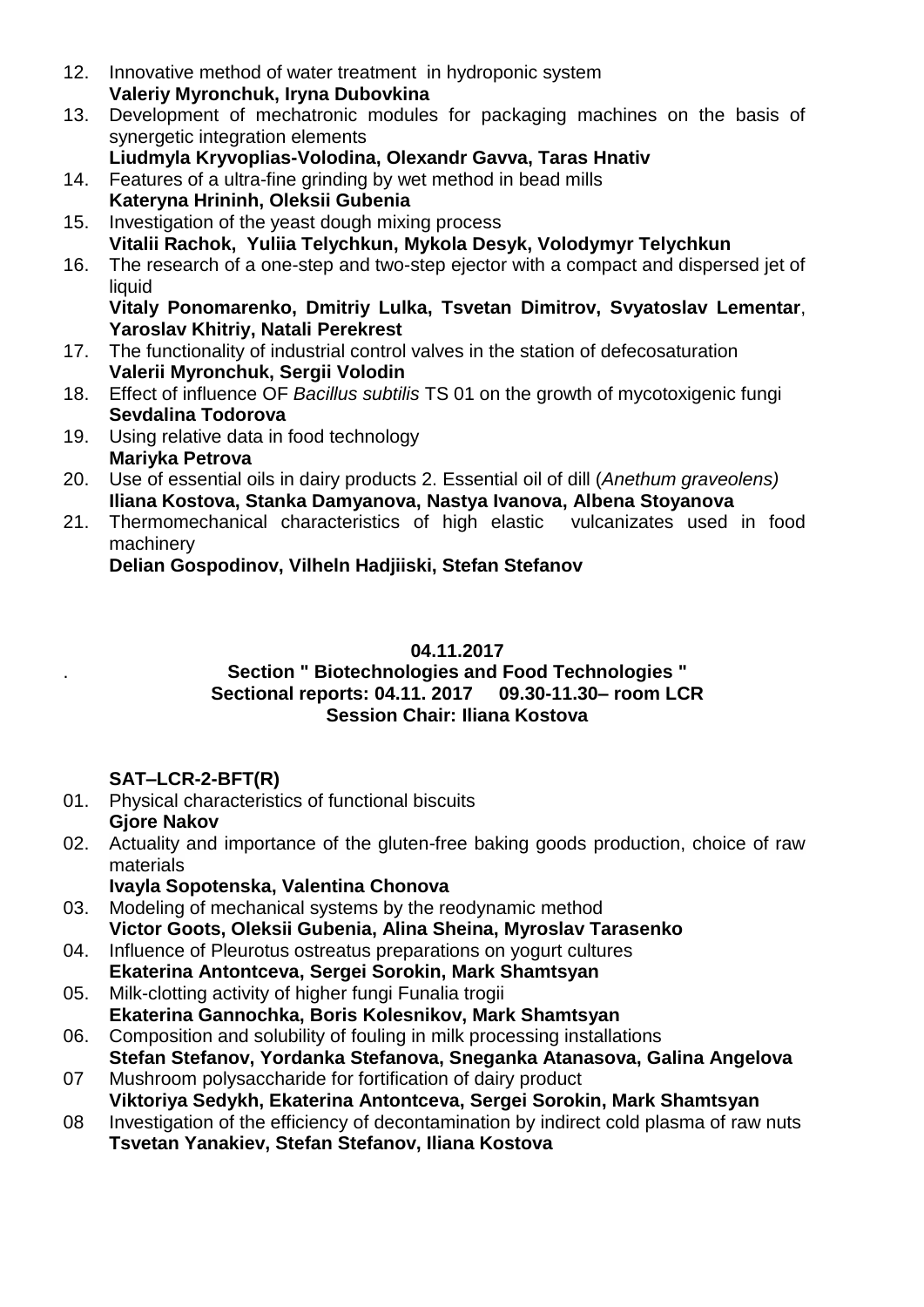#### **Section "Chemical Technologies " Poster session: 04.11. 2017 09.30-11.30 – room LB Session Chair: Tsvetan Dimitrov**

### **SAT–LB-P-2-CT(R)**

- 01. Specifics of formation of the composition of natural waters in Strandja mountain **Blagovesta Midyurova, Ivan Chobanov, Maria Dimova**
- 02. Aqueous solution properties of diblock copolymers of poly(allyl glycidyl ether) and polyglycidol

#### **Miroslava Valchanova, Stanislav Rangelov, Emilya Ivanova, Sevdalina Turmanova**

- 03. Tautomerism of inosine in water: Is it possible? **Nadezhda Markova, Venelin Enchev**
- 04. High density polyethylene composites containing wood flour **Antoniya Ilieva, Dimitrina Kiryakova, Milica Koleva**
- 05. Theoretical model of development of chemical toxic zone as a result of accident with propene

#### **Sabina Nedkova, Plamena Atanasova**

- 06. Low-temperature glass-ceramics based on spodumene **Alexander Zaychuk, Tsvetan Dimitrov, Alexandra Amelina, Darina Vedmead**
- 07. Effect of the coefficient of mass transfer by rectification of tetrachloromethanetoluene mixture

#### **Zhivko Ivanov, Mariana Karaivanova, Dobrin Georgiev**

- 08. The efficiency of protective actions of the borosilicate coatings **Alexey Karasyk, Olena Karasyk, Tsvetan Dimitrov**
- 09. Kinetics of thermal decomposition of  $Se_2(SeO_3)_3·3H_2O$  and  $Nd_2(SeO_3)_3·5H_2O$ **Svetlana Genieva, Ginka Baikusheva-Dimitrova, Rumyana Yankova, Miluvka Stancheva, Tsvetan Dimitrov**
- 10. Investigation of adsorption of iron, manganese, and ammonium ions from natural zeolite – type clinoptilolite using ultrasound **Todor Mihalev, Irena Markovska, Stanka Yaneva, Plamen Pashev, Fila Yovkova**
- 11. Investigation of hydrocarbon groups of alternative sources **Yordanka Tasheva**
- 12. Nucleophilic reaction of sulfinic acids with 4-hydroxy-β-chloro-β-nitrostyrene **Sonya Ivanova**
- 13. Study of 1,3-indandione derivatives for their use as steel corrosion inhibitors in acidic media

**Temenuzhka Haralanova, Christian Girginov, Аngel Dishliev**

14. Synthesis of new 4 - and 5 - nitro-substituted heteroaryl cinnamoyl derivatives and their Cu(II) complexes **Iliana Nikolova, Marin Marinov**